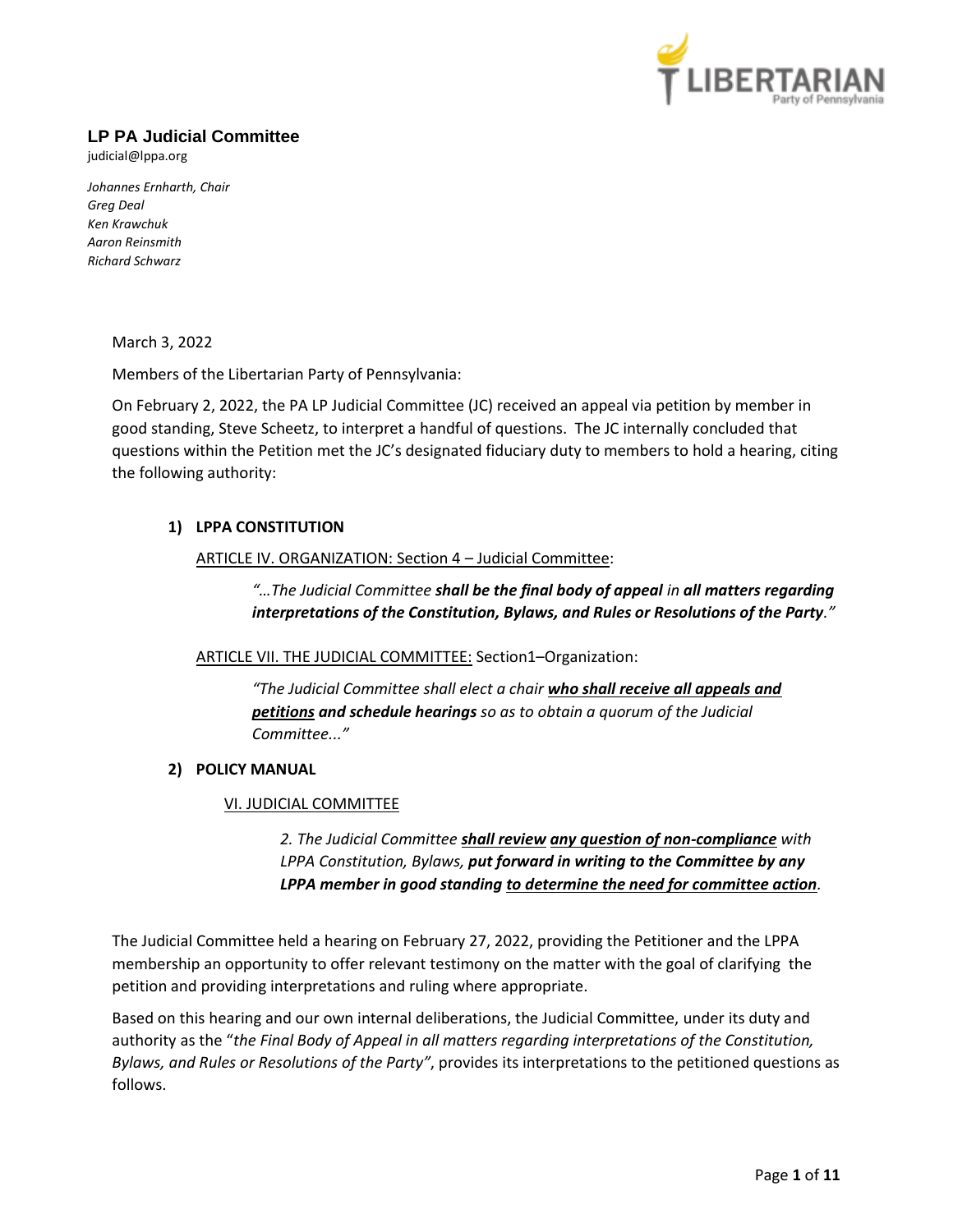Below, the JC presents The Petition as submitted, adjusted in green text with questions numbered and in bold, with JC comments preceding in blue, and the JC interpretations/rulings following each question indented and in blue text.

# **---Start of MAJORITY Ruling---**

The Judicial Committee that was elected in May 2021 assumed a hearing format of opening each hearing with a brief statement of instruction, that the Petitioner will have an opportunity to read aloud to the attendees the questions petitioned, and that the Petitioner will then be provided an opportunity to speak to the questions. Furthermore, it instructs that the JC and Petitioner will have an opportunity for open conversation on the matter, and that others providing relevant testimony may contribute to help interpret the questions through the lens of the governing documents.

Mr. Scheetz was provided with this framework, and when offered the opportunity to read his petition, he declined and instead provided a verbal statement. That statement is transposed below from a recording of the proceedings, in Orange with, clarifications in parentheses, and includes several objections from JC members:

**Mr. Scheetz**: So, you want me to just read the questions?

**JC Chair**: If you would please.

**Mr. Scheetz**: So, I'm going to read a short statement and then I'm pretty much done with this.

The question, "Does the JC recognize stare Decisis?", actions given this past year say "no". We had (JC Members) Richard (Schwartz) and Ken (Krawchuk) demanding that I suspend the Bylaws last year to forbid out of state delegate participation. Last week…

**Mr. Krawchuk**: I object to that. That is not a true statement.

**Mr. Scheetz**: Excuse me, Ken. This is my statement.

**Mr. Krawchuk:** I object to that. That's not true.

**Mr. Scheetz**: Congratulations.

**Mr. Krawchuk**: Continue.

**Mr. Scheetz:** The judicial committee unanimously stated that they cannot give legal advice. This was kind of last week, or the week before, for Ed Reagan. Richard and Ken were giving unsolicited legal advice today and, um, the day before on their, in the Thunderdome, or whatever they call it. You know, because they say they want to ensure out-of-state delegate participation, um, even though the subject of noncompliance with PA Election Code was brought to all of our attention.

So, you know, it says "what role of the Judicial Committee per the Bylaws, Constitution, and Policy Manual"… to me, it seems rewriting the bylaws to curry political favor to certain JC members' friends. Given that the JC has demonstrated through its actions that it doesn't recognize stare decisis from years, sometimes week to week, JC has repeatedly abused this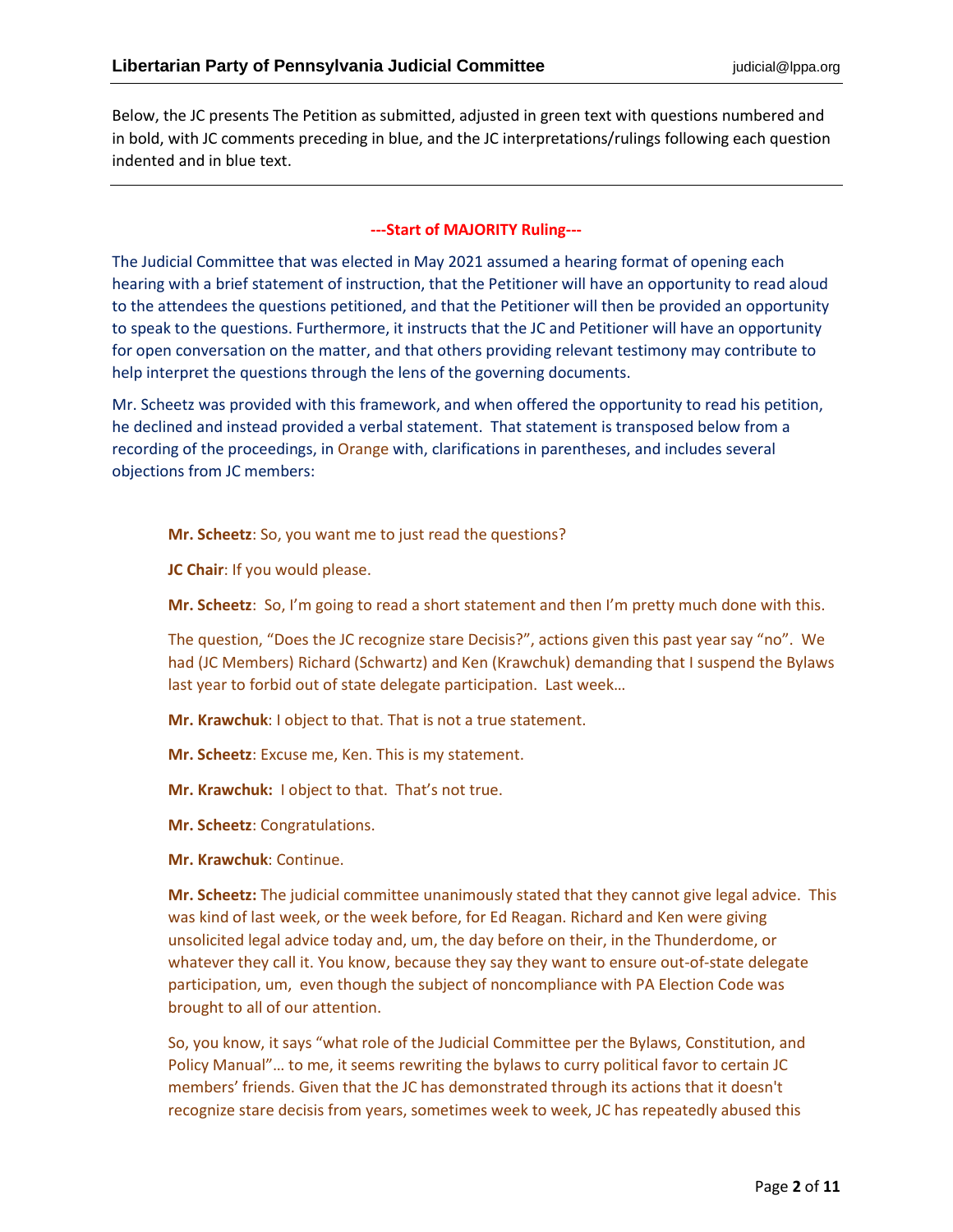authority in attempt to attack members and has used its publicly available hearings to make accusations of criminal activities. The work of our Party…

**Mr. Krawchuk**: Woah. I object to that, too.

**Mr. Scheetz**: Congratulations, Ken.

**Mr. Krawchuk**: Thank you.

**Mr. Scheetz:** What do they call you? The "Onceler"?

Anyway… Umm…

**Mr. Krawchuk**: The "Threetimesler", so far.

**Mr. Scheetz:** So, the work of the party has been severely hampered by the rulings which have served to sabotage our efforts to elect libertarians and the work to grow the party. Given these facts, I have no confidence that the majority within this group will be able to honestly answer the questions posed and, frankly, umm, I have… I don't believe that you are the authority for anything. So, with that, I'm going to bid you all, "Goodnight!" and "Have a great time." [Mr. Scheetz then disconnected immediately.]

#### **Statement from the Chair of the Judicial Committee**

Members:

Intentionally, or not, Mr. Scheetz, the Immediate Past Chair of the LPPA, has thrown the gauntlet at the feet of the Board of Directors (BOD).

Either:

**1.** The BOD has tolerated corrupted individual members who have hijacked the Judicial Committee for their own rogue, nefarious reasons, as described in lurid allegation above.

#### **OR**

- **2.** The BOD has permitted, continues to tolerate, and by its silence, encourages their Immediate Past Chair to recklessly misuses his positional authority to:
	- Personally attack and slander the members of the JC; and
	- Deliberately undermine the authority delegated by LPPA Members to the JC, arguably to curry political favor given these accusations are not new and frequently repeated in public settings; and
	- Blatantly sabotage LPPA official business using reckless and unsubstantiated allegations that the JC abuses its power.

Mr. Scheetz has leveled positively serious allegations. They state in so many words, the JC is derelict in its duty, it blatantly abuses it authority, and it maliciously misuses its power to advance personal political agendas and vendettas. I concede, if this were in fact occurring, it would be a hideous violation of duty and betrayal of the membership's trust. If such behavior is occurring, it simply cannot be permitted to stand.

Consequently, the JC takes these allegations (which, to be clear, are only allegations that Mr. Scheetz regularly, incorrectly characterizes as "facts" ) with the utmost seriousness. As The Immediate Past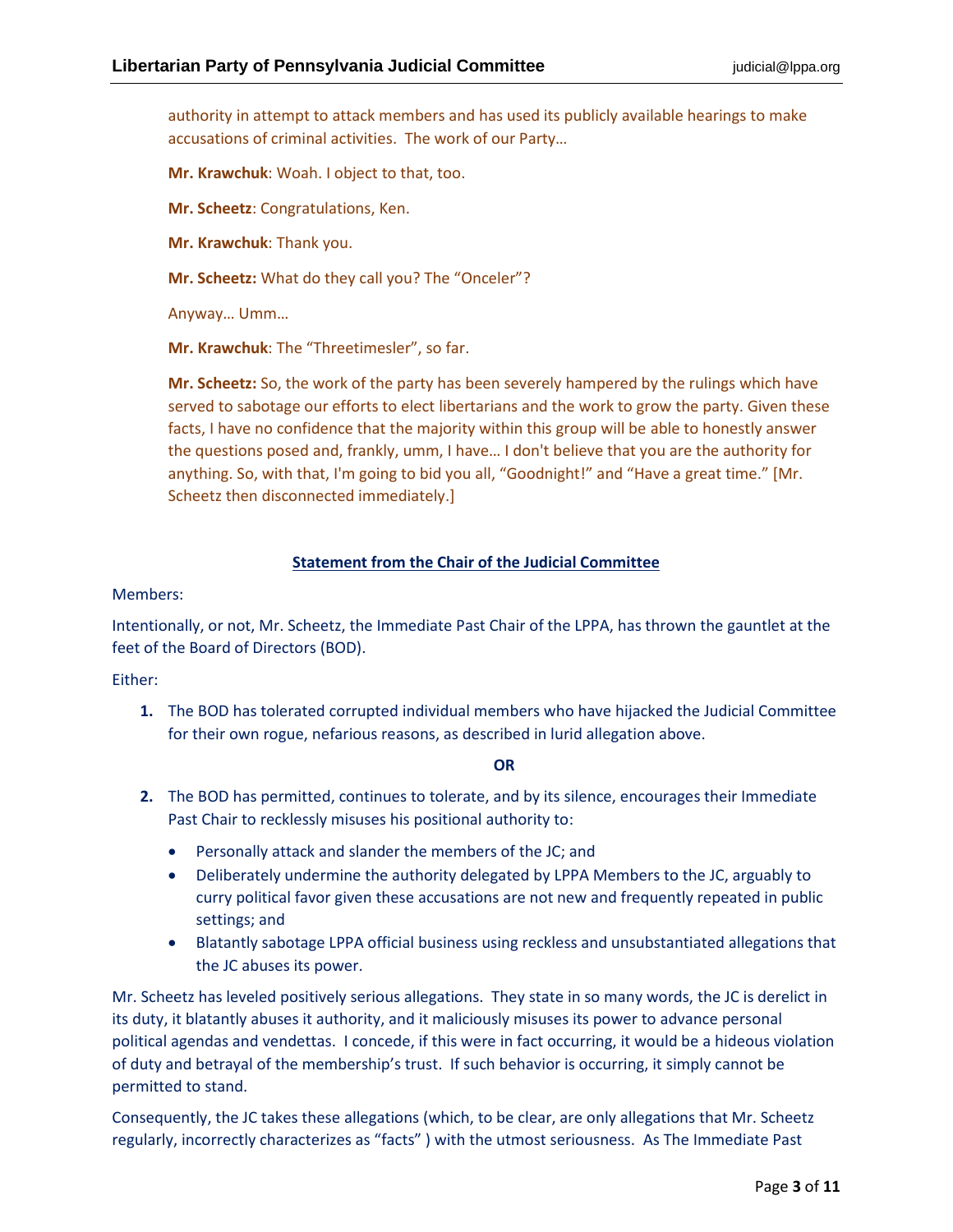Chair, Mr. Scheetz is a prominent official within the LPPA, who in the past and presently continues to speak on behalf of the Party. He is a trusted officer presumed by many members to be an honest broker, members who will presume this statement to be factual regardless of merit. Likewise, these accusations will duly influence the convention just days away.

This is, therefore, VERY serious business that must be addressed now.

Mr. Scheetz's words are exactly what they say, unmistakably that outrageous behavior has occurred. The JC is positive that our members and the BOD would not only like to 1) see the actual evidence supporting these charges, but also, 2) they absolutely deserve to know exactly the details of what has (or has not) been transpiring in their midst, and that 3) they must have this information to resolve this mess one way or the other, promptly.

Yet, Mr. Scheetz has previously leveled comparable allegations. He then disappears to let their poison cloud the LPPA atmosphere without resolution, which sabotages the work of countless volunteers, including this JC and the reputations of this JC's members, never permitting the air to clear. That is exactly what has occurred in this hearing.

Let us be clear: To level such libelous accusations of clear villainy, ample evidence-standards should be met, and clearly, such evidence must be available for all to see and easy for Mr. Scheetz to provide to the BOD and our Membership. Moreover, it should be conveniently handy since each JC ruling and formal action has been distributed to the membership and the BOD. The dots are plainly accessible and transparent for Mr. Scheetz (or anyone, for that matter) to connect, if indeed there is any actual evidence to implicate the JC in what he alleges.

This unaccountability of either Mr. Scheetz (or the JC if he's correct), cannot be permitted to continue unresolved. Mr. Scheetz' accusations force a series of critical and unavoidable questions that the Membership and BOD MUST ask and act upon. By ignoring them, the BOD clearly breaches its own fiduciary duty in one of the two ways already noted above.

The BOD must demand of Mr. Scheetz in some form or another:

- Please cite in the governing documents where the JC is exceeds its authority as accused, versus the JC's interpretations provided, backed by citations of Constitution, Bylaws, and Policy Manual.
- Please cite the specific JC rulings that are "rewriting the bylaws to curry political favor to certain JC members' friends" and provide documented evidence of how this is occurring.
- Please cite the specific JC rulings / where the JC has "repeatedly abused its authority to attack members" and provide documented evidence of how this is occurring.
- Please cite the specific JC rulings/ where the JC uses its authority to "accuse members of criminal activities" and provide documented evidence of how this is occurring.
- Please cite the specific JC rulings/ where the JC uses its authority to "sabotage (LPPA) efforts to elect libertarians and the work to grow the party" and provide documented evidence of how this is occurring.

Lastly, I will also state that it is my experience that Mr. Scheetz has demonstrated repeated aplomb at slight-of-hand that permits him to conflate baseless accusations, personal disagreement, opinions, and strategic narrative with "facts". He's very reliable at providing objectionable recounting of others' actions and words, larded with damaging innuendo, which continues to pollute community understanding of what's actually transpiring. Narratives seem twisted towards advancing his own theories of conspiracy and corruption in what appears intended to advance a selfish political agenda,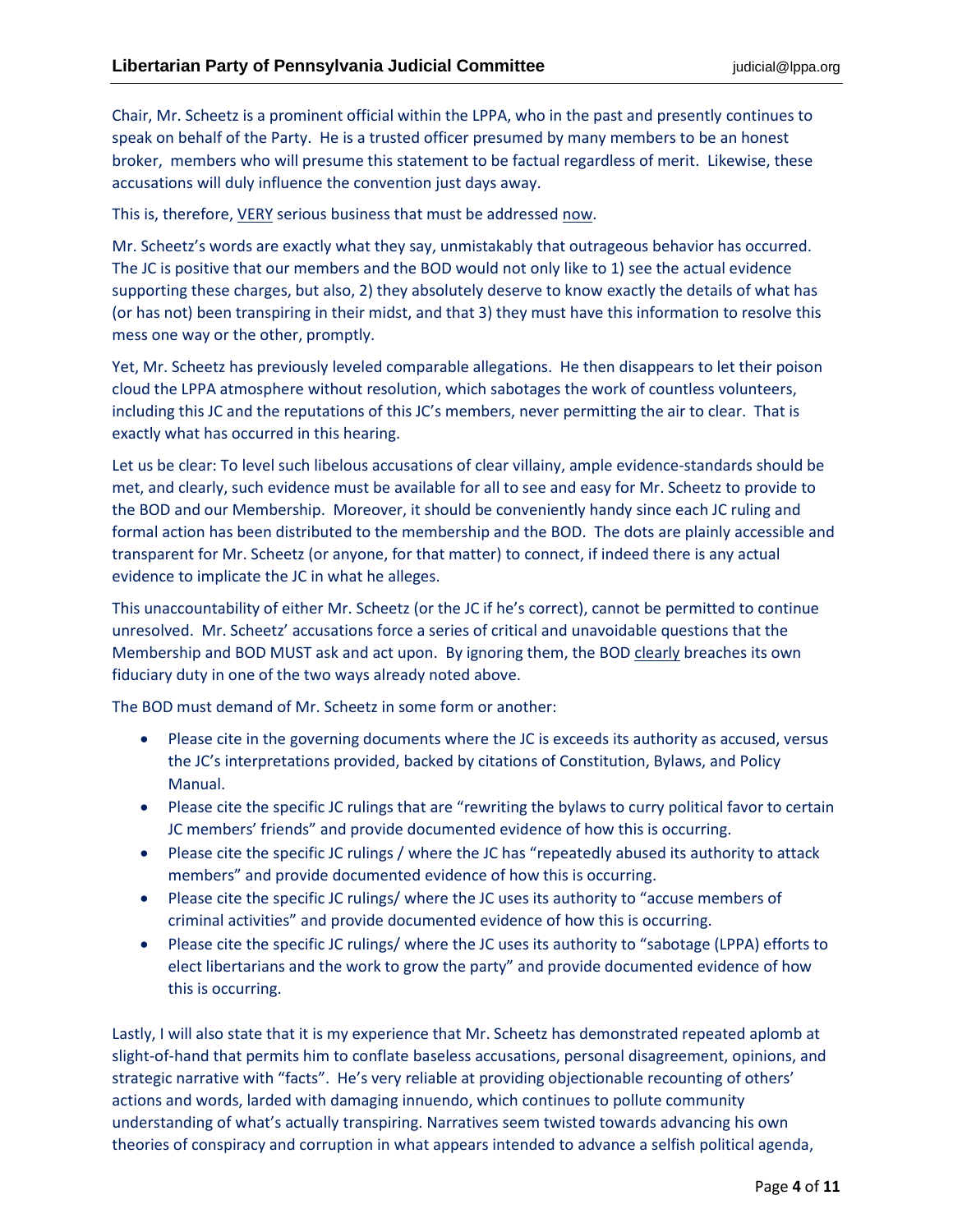regardless of the expense to the integrity and reputation of the LPPA, its BOD, it volunteers, the JC, and the JC's members. Oddly enough, its almost as if his accusations against the JC could apply to himself.

Regardless of motive, either Mr. Scheetz can answer the questions above with clear citations that meet sober, non-libelous evidentiary standards. Or he cannot. Resolve it Now!

Depending on that outcome, the BOD must then act immediately to reconcile which of the two, very rotten scenarios has then been proven to exist. A clear path will then open for reconciliation: Either Mr. Scheetz's accusations will have been definitively substantiated by all the evidence proving the JC malfeasance he has asserted, laying clear justification for appropriate discipline. Or conversely, it will be abundantly proven that the BOD/Members' Immediate Past Chair has been reckless with his allegations, arguably libeling members of the JC/the Party, arguably demonstrating a clear lack of integrity and concern on behalf of the full membership and LPPA rules, beyond how they might be manipulated to achieve his own, personal political agenda. Such a conclusion would seem to merit its own BOD actions.

The JC Chair is confident of the outcome of such investigation and calls on the BOD to proceed immediately and do its duty on behalf of our members!

Johannes Ernharth

Chair, Judicial Committee Libertarian Party of PA

# **End of Statement from the Chair of the Judicial Committee**

The JC continues with the actual questions presented via Petition by Mr. Scheetz. A dissenting opinion follows the Majority's efforts.

# **Feb 2, 2022**

**Dear Judicial Committee,**

**As a member in good standing of the Libertarian Party of Pennsylvania, I hereby formally petition the Judicial Committee to hold a hearing on the following questions:**

**1. What is the role of the judicial committee per the LPPA Bylaws, Constitution and Policy manual.**

# **1) LPPA CONSTITUTION**

ARTICLE IV. ORGANIZATION: Section 4 – Judicial Committee:

*"…The Judicial Committee shall be the final body of appeal in all matters regarding interpretations of the Constitution, Bylaws, and Rules or Resolutions of the Party."*

ARTICLE VII. THE JUDICIAL COMMITTEE: Section1–Organization:

*"The Judicial Committee shall elect a chair who shall receive all appeals and petitions and schedule hearings so as to obtain a quorum of the Judicial Committee..."*

# **2) POLICY MANUAL**

VI. JUDICIAL COMMITTEE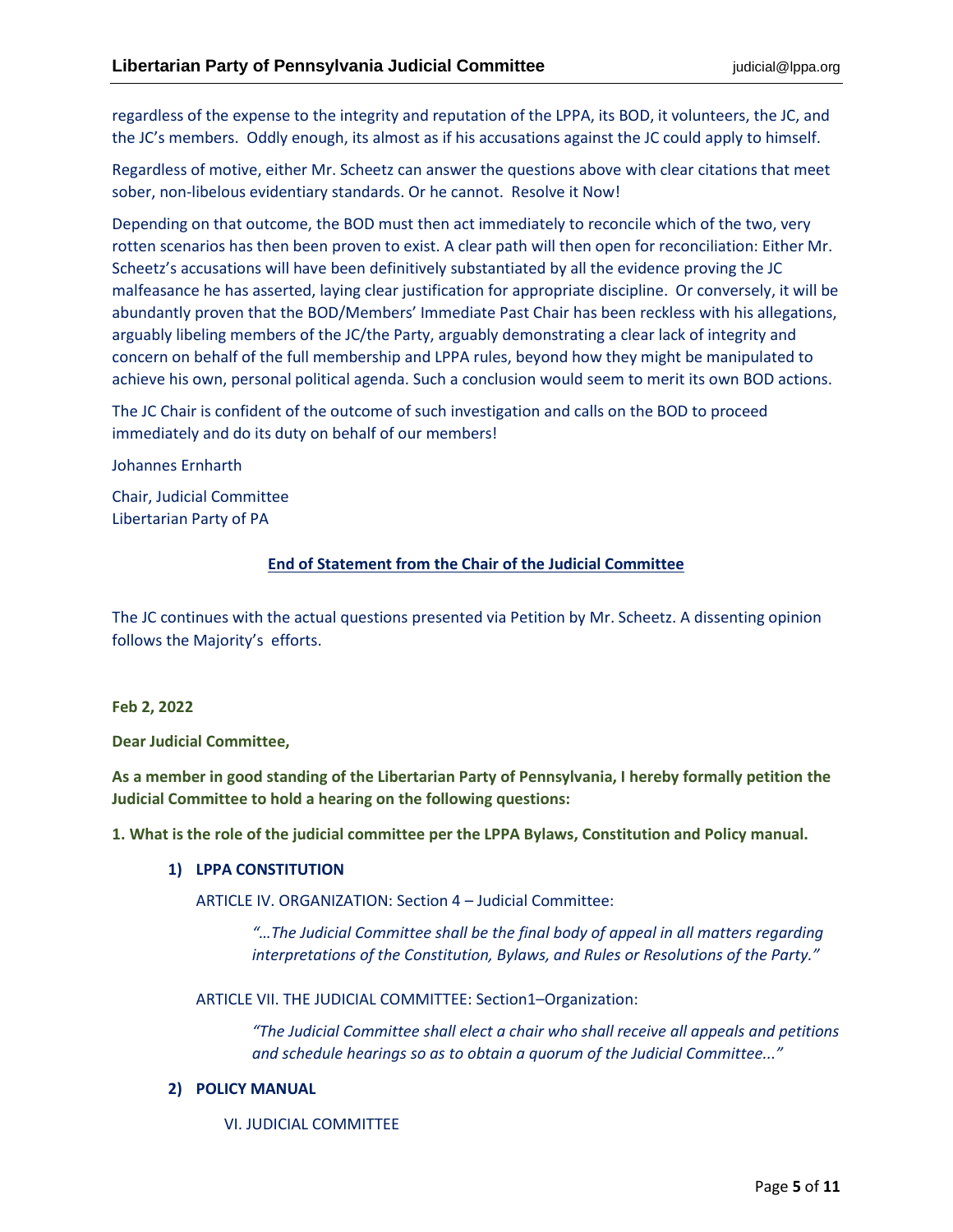*2. The Judicial Committee shall review any question of non-compliance with LPPA Constitution, Bylaws, put forward in writing to the Committee by any LPPA member in good standing to determine the need for committee action.*

**JC**: The Constitution explicitly grants the JC authority as the "*final body of appeal in all matters regarding interpretations* of the *Constitution, Bylaws, and Rules or Resolutions of the Party"* .

"All matters regarding interpretation" clarifies the intent of the word "appeal", which by itself is defined as:

- An earnest or urgent request, entreaty, or supplication;
- A resort to a higher authority or greater power, as for sanction, corroboration, or decisions;
- To review the correctness of decisions by a lower authority.

[thefreedictionary.com]

Therefore, an appeal "…*in all matters regarding interpretation*" would clearly include appeals covering "*all matters*", including:

- Appeals to a higher authority on the correctness of rulings by the BOD, disciplinary or otherwise, subject to interpretation via the governing documents;
- Appeals to a higher authority to review petitions containing question seeking direct guidance on the appropriate interpretation of the governing documents.

Furthermore, had the authors intended to limit authority via a narrower definition of "appeal" to only petitions that were previously at controversy due to BOD actions, as is often asserted, the membership could have approved different language, using limiting qualifiers to indicate such constraints. Instead, the authors deliberately chose "all matters" which was approved and should be respected and not dialed back by the JC to mean less that is stated.

At the risk of redundancy, but given the highly contentious comments expressed on this matter from this petitioner and prior appeals and hearings: "All matters regarding interpretation" explicitly means "All matters". Not just appeals of disciplinary rulings or other BOD business rulings. If the membership wishes to reduce this authority, it may amend accordingly.

As well, regarding the meaning of the phrase "final body of appeal", we assert that the word "final" merely indicates the definitive, unalterable interpretation of the governing documents. This permits any ongoing confusion or debate among members to cease and/or for members to move forward in the future with clarity and confidence they are doing so correctly. Nothing in the documents imply the need for prior controversy to seek clarification. Rather, as cited above, the intent is for "all matters" related to receive JC consideration.

**ALSO**: In previously rulings related to this question (Cohen), we noted the governing documents specifically delineate distinct silos of authority for the JC vs. the BOD and other committees.

Specifically, the JC is a creature of the Membership elected directly by the membership only at Convention, and as the JC, remains under the authority of the membership exclusively. The membership also provides itself ongoing authority over the JC, permitting itself: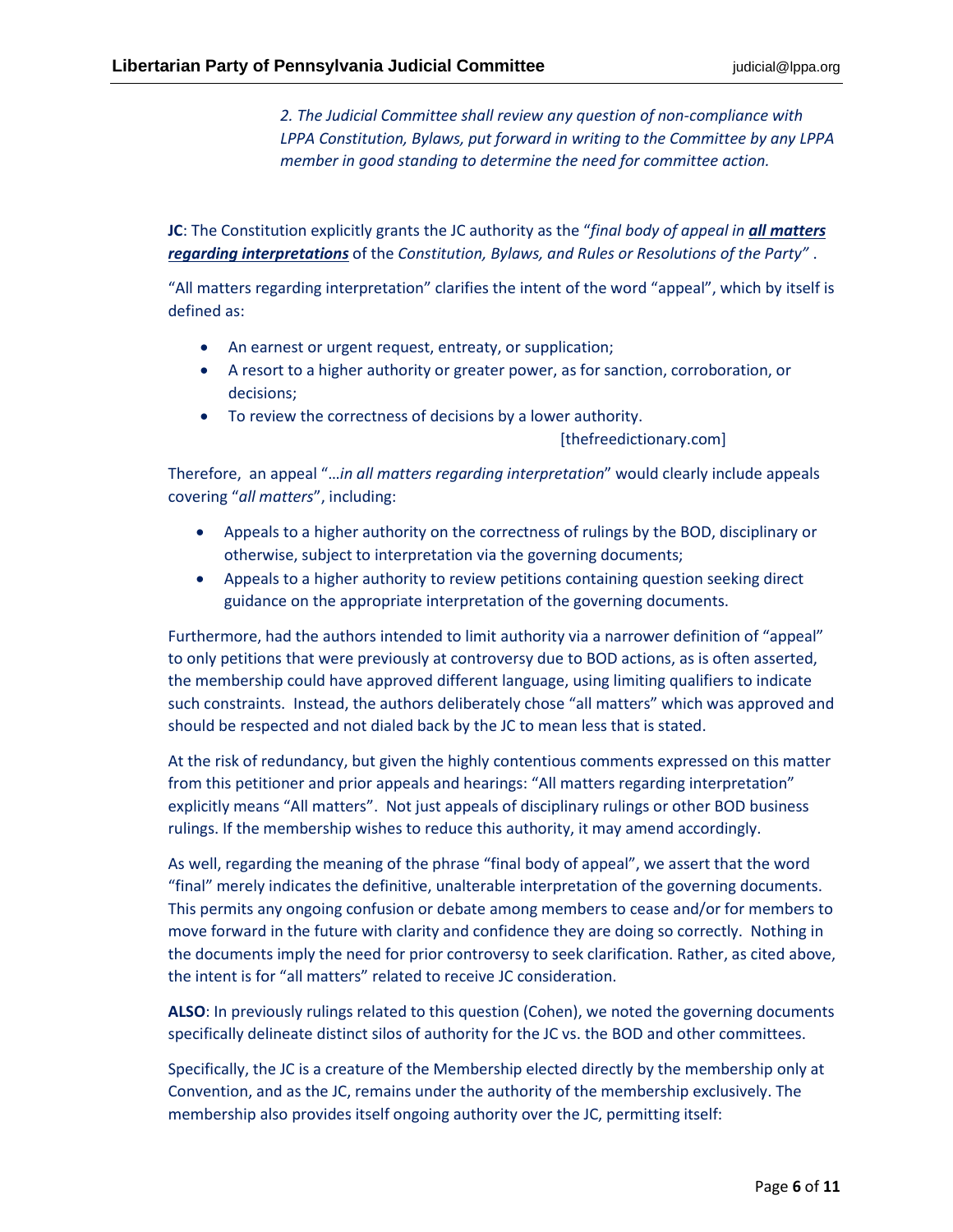- **1.** The authority to overrule at convention any JC ruling it disagrees with, by threequarters delegate vote;
- **2.** The authority to rewrite the governing documents to more accurately represent their intent, to provide that intent more clearly to the JC for its ruling;
- **3.** The authority at each convention to remove by fresh election any JC member it deems unsatisfactory;

### Citing the Cohen Ruling's language:

- *This is a closed circuit of authority: From a JC elected by LPPA members to serve as "final authority" of interpretation of the LPPA members' governing documents, to the JC being subject to overrule and even replacement by the LPPA membership, refreshed at each convention.*
- *This authority is separate and autonomous of the BOD: There is no mechanism in any governing document providing the BOD (Or Executive Committee) with competing or superior authority over interpretation of the Governing Documents, nor for handling appeals of BOD discipline. Nor is there a citable authority or mechanism for the BOD (or the Executive Committee) to reject rulings, or to validate/certify or reject/overrule those rulings.*

### **2. What is the board's role in enforcing the bylaws?**

The BOD serves at the pleasure of the membership, as permitted and mandated via the bylaws, to operate by them and, as implied of fiduciaries serving on a BOD, to enforce the bylaws.

#### **3. What is the board's role in enforcing the policies?**

The BOD serves at the pleasure of the membership, as permitted and mandated via the policies, to operate by them and, as implied of fiduciaries serving on a BOD, to enforce the policies.

# **4. What is the differentiation between the policy manual and the bylaws?**

# **BYLAWS: ARTICLE XIX. POLICIES AND PROCEDURES**

*All the policies and procedures adopted by the Board of Directors shall be incorporated into the Policy Manual of the Libertarian Party of Pennsylvania.*

The BOD may create policies and procedures during ordinary business, entering them into the manual as substantiated by Official Meeting Minutes serving as official record of LPPA business (per Bylaws Article IV: Section-4, Roberts Rules of Order, Policy Manual V.6.).

The BOD is subservient to the membership as prescribed by the authority of Constitution, and then the Bylaws, and thus, the Policy Manual is subservient to the Bylaws. (E.g, the BOD may not override the Bylaws via the Policy Manuel.)

**5. Can the Judicial Committee provide concrete proof of cases in non-controversy and/or hypotheticals being heard prior to 2020?**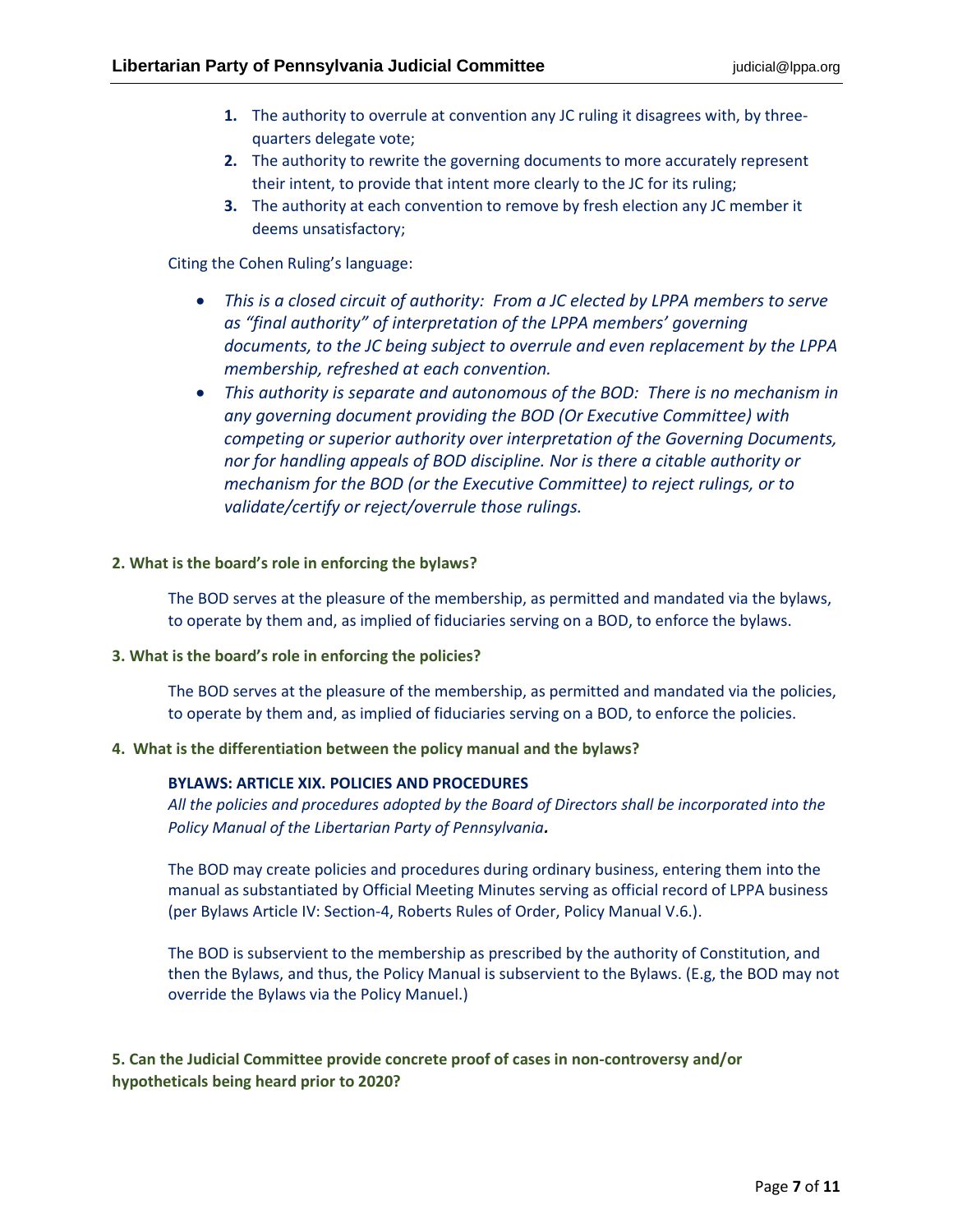Yes. As far back as 2001. Mr. Krawchuk received such a ruling via email from Art Farnsworth, March 27, 2001. This evidence has been provided to Mr. Scheetz and is available to the BOD and membership upon request.

#### **6. Does the JC recognize stare decisis?**

LPPA Governing documents are silent on Stare Decisis re Judicial Committee operations.

NOTE: There is no recollection among long-term JC members of it being recognized historically. Practically, prior JC ruling records do not exist to support it. No testimony or evidence was otherwise provided to claim it has ever been recognized.

The policy of the JC assessing each case on its own merits would seem to be traditional in the party and not previously considered an issue of controversy.

**Sincerely,**

**Steve Scheetz**

### **---End MAJORITY Ruling---**

#### **---Start DISSENTING Opinion---**

I am of the opinion that we have been acting outside our intended scope for quite some time now. On Scheetz question one, he asks what the role of the Judicial Committee (hereinafter referred to as JC) is.

My interpretation of the language regarding our roles differs from the majority, and thus I offer my dissenting opinion on that question.

The role of the JC is to be the final body of appeals. It is the interpretation of that which I am challenging. Firstly, the word final. It implies that something came before it. If it said we are the sole or primary body, I would agree with the majority interpretation of this line. My second thought is that the word appeal has been used in too broad of a sense for our role. As a "court" style role, implied by the word Judicial, an appeal would be to appeal the decision of a lower court to a higher court. In this case, I view us akin to a "Supreme court" in that cases should go to a lower court (in this case the board of directors) before being heard by us.

In conclusion, my opinion is that the JC is to be a final arbiter when a member feels that the board has violated our governing documents or to appeal discipline.

Aaron Reinsmith

**---End DISSENTING Opinion---**

# **--- COMMENTS from KEN KRAWCHUK---**

I continue to take STRONG exception to the mischaracterizations in Steve's "testimony" about myself and our Committee. Specifically: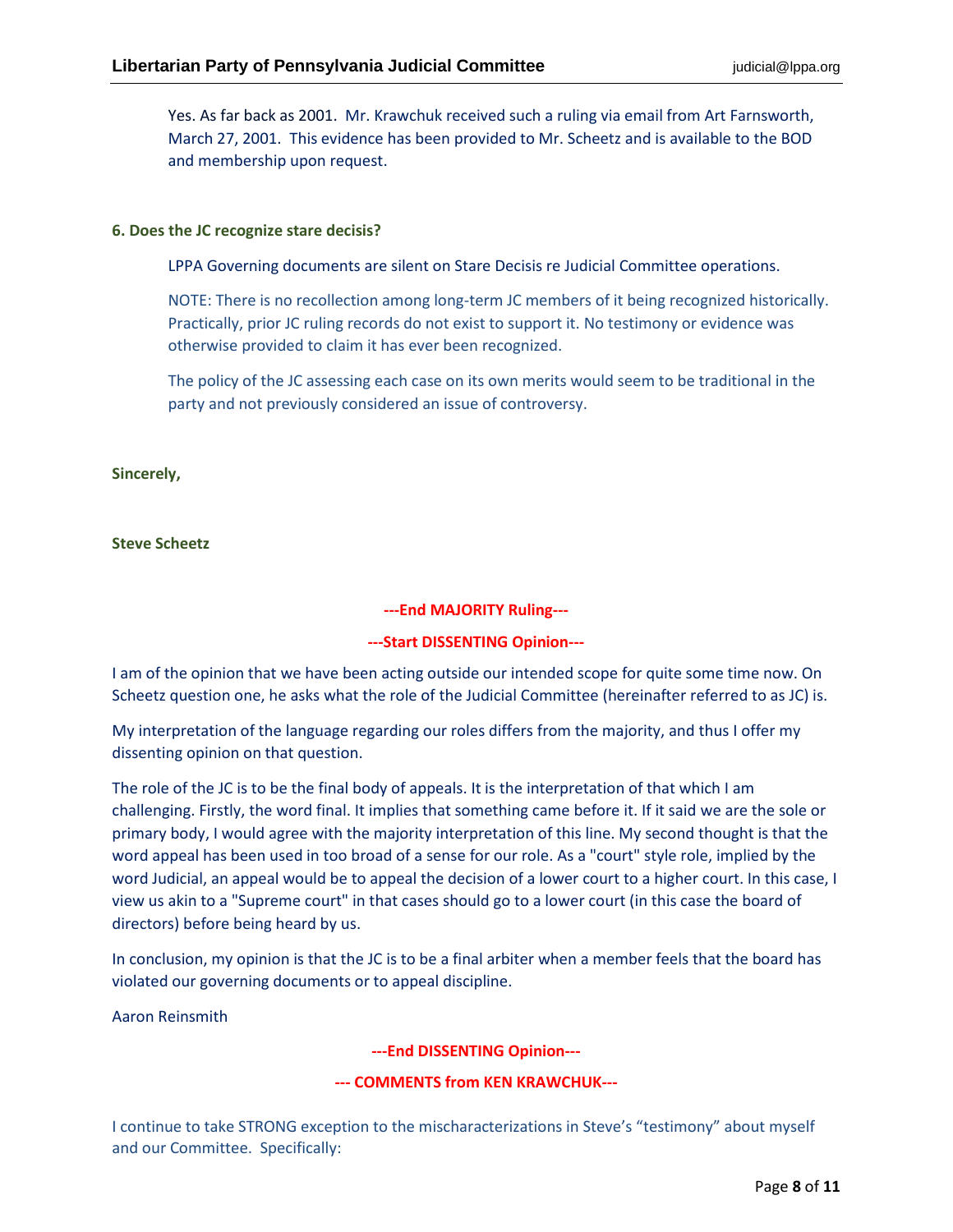1. Steve's comment that I demanded he "suspend the Bylaws last year to forbid out of state delegate participation" is not correct. For the record, I made a motion to divide the motion about the 180-day rule to separately consider in-state versus out-of-state delegates. This is vanilla Robert's, and is exactly what was successfully passed at our 2018 Shippensburg convention, which Steve attended.

2. Steve's comment that I was "giving unsolicited legal advice... in the Thunderdome" is also not correct. I do not know what his "Thunderdome" is. Regardless, I often give unsolicited advice, and I retain my right of free speech to speak on any topic to anyone at any time, subject only to their willingness to listen. So not only is his statement incorrect, it is irrelevant.

3. Steve's statement about my "rewriting the bylaws to curry political favor to certain JC members' friends" is also incorrect. First, no bylaws have been rewritten, and I have no need to curry anyone's favor, nor could Steve possibly know of my intent to curry, had one existed.

4. Steve's statement that the "JC has repeatedly abused this authority in attempt to attack members and has used its publicly available hearings to make accusations of criminal activities" is also incorrect. The JC has never attacked any member or accused them of criminal activities.

5. Steve is also incorrect when he says that "the party has been severely hampered by the rulings which have served to sabotage our efforts to elect libertarians and the work to grow the party." Which rulings? How? Perhaps he meant we've been hampered because of the NEED for our rulings?

6. Steve's statement that "I don't believe that you are the authority for anything" directly contradicts the bylaws. However, the JC has recently ruled he is entitled to his opinion, even though it is entirely unsupported by the party rules and contrary to past JC decisions.

There are other items I could raise, but these are the most egregious. In light of the horrendous slander Steve spouted at his hearing against me and other members of the JC personally, and against the members of the JC collectively, I hereby demand that the Board of Directors immediately take disciplinary action to throw his sorry butt out of the party; or else by inaction, openly imply that his slander is appropriate for a Pennsylvania corporation and Pennsylvania's third largest political party.

Further, Steve is not the only culprit when it comes to such nasty mischaracterizations. As only a few examples, in his official response to a Judicial Committee request I made, our Executive Director Kevin Gaughen poured invectives and insults upon me, and doubled down rather than apologize. John Waldenberger publicly slimed a fellow party member in the party newsletter, literally calling him dishonest. And on social media Ed Reagan has even attacked a member's WIFE, for God's sake! The list goes on and on, the Board of Directors is aware that it goes on and on, and some members of the Board even participate in it. Therefore, I further demand that the Board of Directors take disciplinary action against all of these three specifically and other obvious perpetrators of official hate, and make this party a place where we can once again bring our husbands, wives, and kids.

**--- END COMMENTS from Mr. KEN KRAWCHUK---**

# **--- COMMENTS from Mr. RICHARD SCHWARZ---**

I missed the Scheetz hearing but just watched the recording and wish to correct several points made by the appellant.

Mr. Scheetz wrongly stated that I (along with Ken) "demanded" that Mr. Scheetz in his role as chair at last year's convention "suspend the bylaws last year to forbid out-of-state delegate participation." This is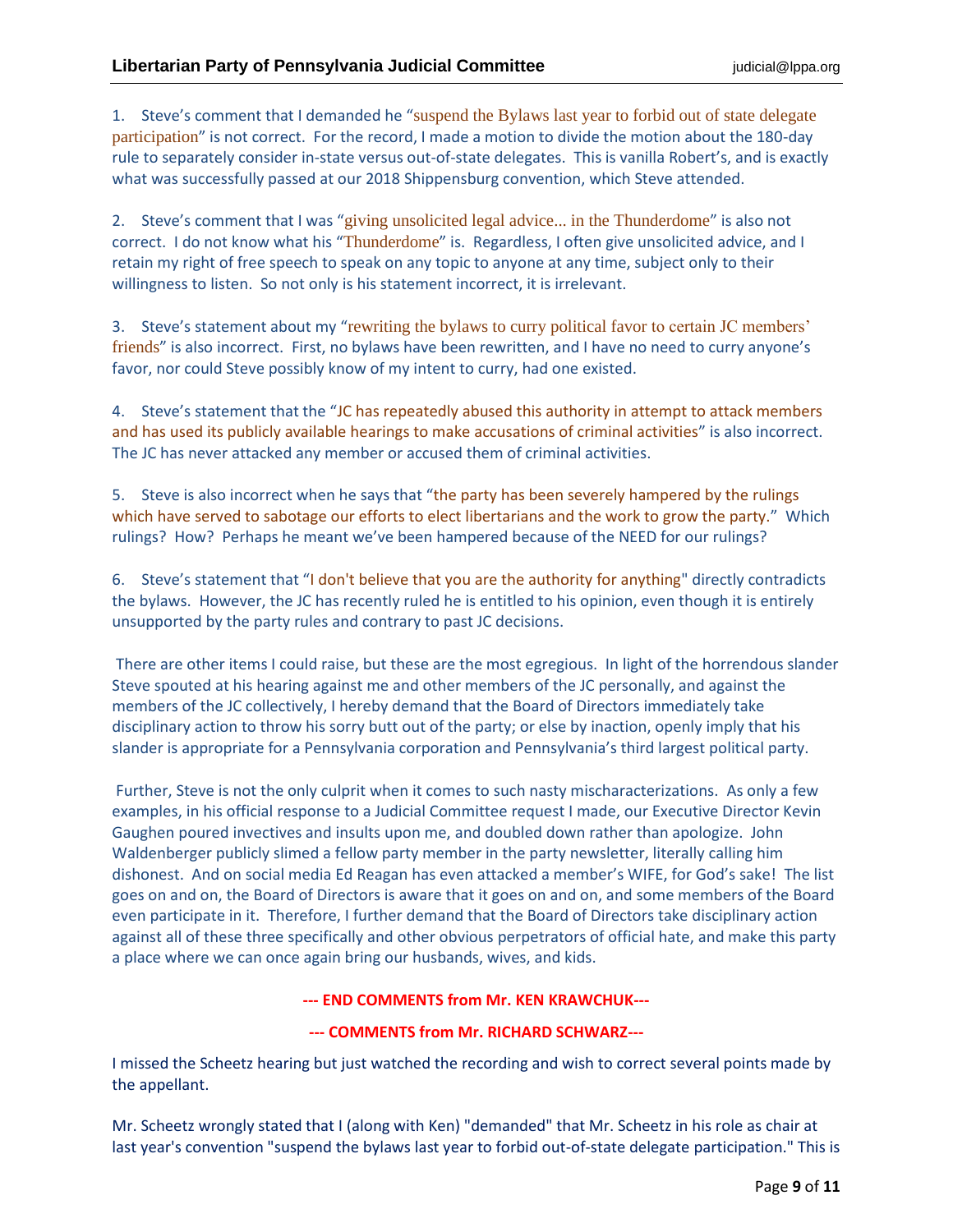absolutely not true. I had no comment or even opinion regarding out-of-state delegates. My contention last year was regarding the decision to not permit credentialing of a few delegates who were unable to register Libertarian because they were at the time prohibited by law from doing so. Article IX Section 2 of the bylaws states: "Delegates must be registered Libertarian in Pennsylvania unless prohibited by law." And using previous state conventions as precedent, the party had always chosen to credential those delegates because they were able to change their registration on the spot. It was the law that prevented them this time due to the convention's proximity to the major party primaries. Had our state convention been held just one week later, all of these people with registration issues would have been able to register with no problem and would have been credentialed.

Mr. Scheetz pointed out that the JC can not give legal advice and then used that claim to erroneously state that I was giving legal advice in the LP chat room known as the Thunderdome. This is ridiculous on a couple of fronts. 1. There is a huge difference between an official document such as a JC ruling, and people gathering together in an informal chat forum spouting off opinions. 2. Steve claimed my comments in the Thunderdome were "unsolicited." What?? This is a chat that is open to all. Who is the solicitor? 3. And this part is priceless, my "unsolicited" legal advice (as Mr. Scheetz calls it) was to actually go to a competent and experienced election law attorney to get an informed opinion. 4. I never said in one way or another my opinion on out-of-state participation. My concern was and is, using what might be a completely wrong interpretation of election law to change a bylaw via a means that can only be used in extremely rare instances where it is assured that we are in noncompliance with a law. In other words, get the facts before rushing to judgment.

Mr. Scheetz then went on to make completely ridiculous, erroneous, and defaming comments that members of the JC are making decisions solely to benefit their non-JC friends.

Mr. Scheetz stated the JC has repeatedly abused its authority in attempts to attack members. This is a disgraceful statement and is a complete lie. The JC has not attacked a single member during this term.

Mr. Scheetz stated that we in the JC have used our publicly available hearings to make accusations of criminal activity. This too is a lie. We make rulings based on the bylaws. If a crime has occurred, that is out of our bounds and we have made no such accusations.

Mr. Scheetz then claims our rulings have worked to sabotage efforts to elect Libertarians and to grow the party. We have made no such rulings and there is zero evidence of the JC engaging in sabotage.

After stating all these lies (which he called facts), Mr. Scheetz informed us that he has no confidence in our ability to honestly answer the questions posed and that he doesn't "believe" that we are the "authority for anything." Of course, he can believe anything he wants no matter how wrong, stupid, or silly, but the LPPA constitution states: "The Judicial Committee shall be the final body of appeal in all matters regarding interpretations of the Constitution, Bylaws, and Rules or Resolutions of the Party "

The entire rant from Mr. Scheetz was dishonest and disrespectful.

Richard Schwarz

**--- END COMMENTS from RICHARD SCHWARZ---**